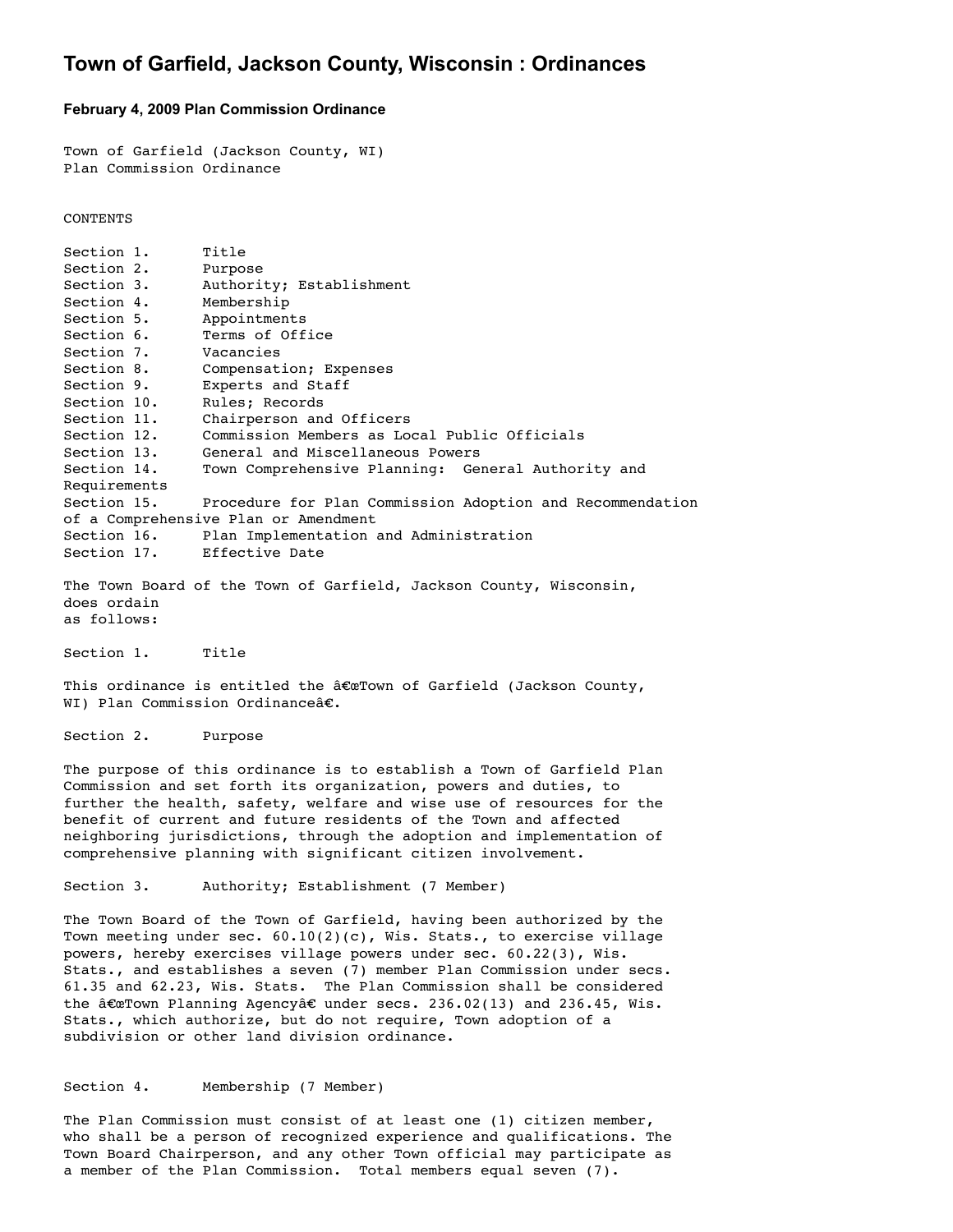#### Section 5. Appointments

The Town Board Chairperson shall appoint members of the Plan Commission, subject to confirmation by the Town Board, during the month of April to fill any expiring term. The Town Board Chairperson may appoint himself or herself or another Town Board member to the Plan Commission and may designate himself or herself, the other Town Board member, or a citizen member as Chairperson of the Plan Commission. In a year in which any Town Board member is elected at the spring election, any appointment or designation by the Town Board Chairperson shall be made after the election and qualification of the Town Board members elected. Any citizen appointed to the Plan Commission shall take and file the oath of office within five (5) days of notice of appointment, as provided under secs. 19.01 and 60.31, Wis. Stats.

# Section 6. Terms of Office

The term of office for the Plan Commission Chairperson and each Commission member shall be for a period of three (3) years, ending on April 30, or until a successor is appointed and qualified. However, the Plan Commission Chairperson or member who is a Town Board Chairperson or Town Board member shall serve on the Commission for a period of two (2) years, as allowed under sec. 66.0501(2), Wis. Stats., concurrent with his or her term on the Town Board. An initial appointment of such Town Board Chairperson or Town Board member made after April 30 shall be for a term that expires two (2) years from the previous April 30.

#### Section 7. Vacancies

A person who is appointed to fill a vacancy on the Plan Commission shall serve for the remainder of the term. A member of the Plan Commission may be removed only by a majority vote of the Town Board.

#### Section 8. Compensation; Expenses

The Town Board of the Town of Garfield hereby sets a per diem allowance of \$25.00 per meeting for citizen and Town Board members of the Plan Commission, as allowed under sec. 66.0501(2), Wis. Stats. In addition, the Town Board may reimburse reasonable costs and expenses, as allowed under sec. 60.321, Wis. Stats.

#### Section 9. Experts and Staff

The Plan Commission may, under sec. 62.23(1), Wis. Stats., recommend to the Town Board the employment of experts and staff, and may review and recommend to the approval authority proposed payments under any contract with an expert.

# Section 10. Rules; Records

The Plan Commission, under sec. 62.23(2), Wis. Stats., may adopt rules for the transaction of its business, subject to Town ordinances, and shall keep a record of its resolutions, transactions, findings and determinations, which shall be a public record under secs. 19.21-19.39, Wis. Stats.

# Section 11. Chairperson and Officers

1. Chairperson. The Plan Commission Chairperson shall be appointed and serve a term as provided in Sections 5 and 6 of this ordinance. The Chairperson shall, subject to Town ordinances and Commission rules: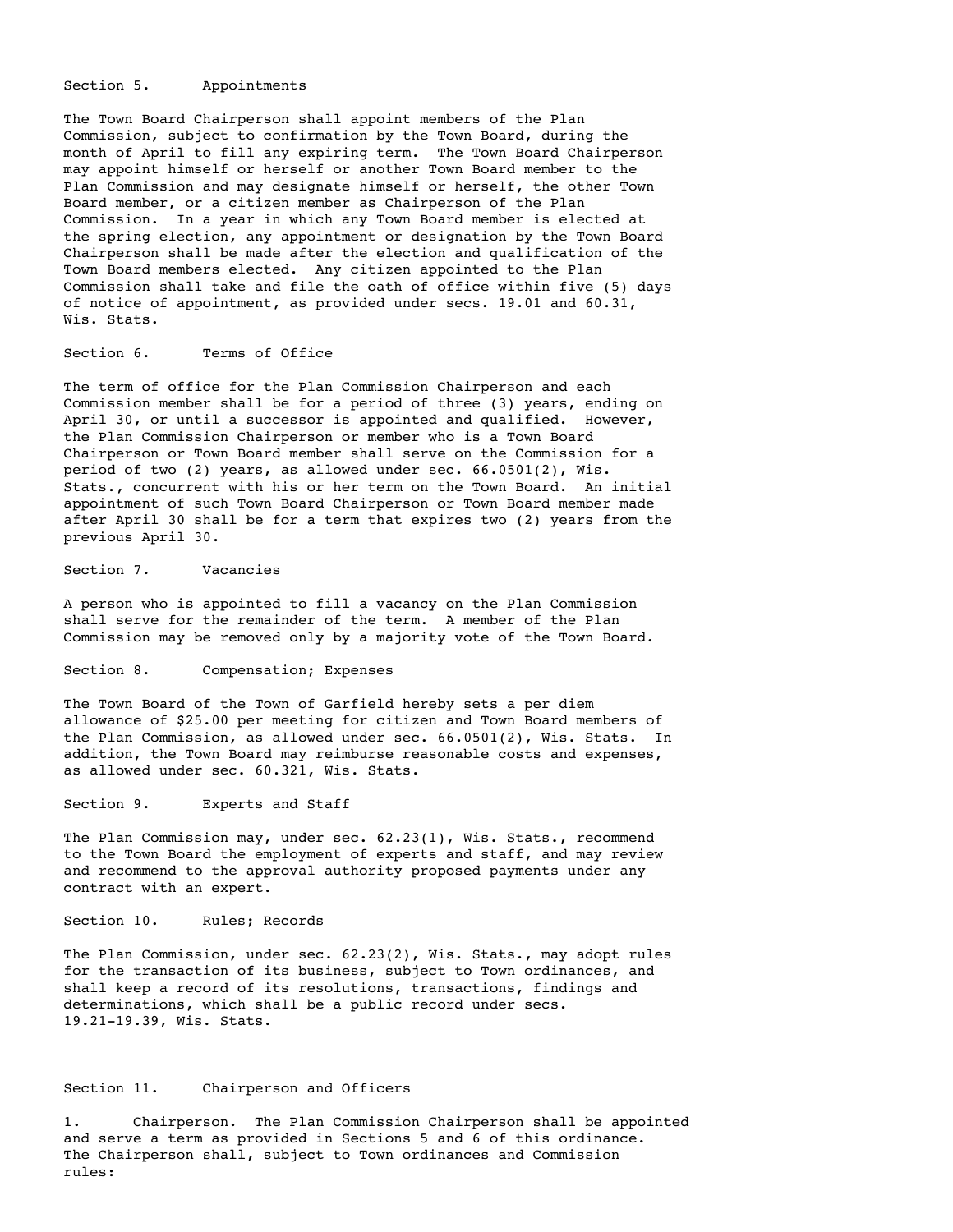a. Provide leadership to the Commission;

b. Set Commission meeting and hearing dates; c. Provide notice of Commission meeting and hearings and set their agendas, personally or by his or her designee; d. Preside at Commission meetings and hearings; and e. Ensure that the laws are followed.

2. Vice Chairperson. The Plan Commission may elect, by open vote or secret ballot under sec. 19.88(1), Wis. Stats., a Vice Chairperson to act in the place of the Chairperson when the Chairperson is absent or incapacitated for any cause.

3. Secretary. The Plan Commission shall elect, by open vote or secret ballot under sec. 19.88(1), Wis. Stats., one of its members to serve as Secretary, or, with the approval of the Town Board, designate the Town Clerk or other Town officer or employee as Secretary.

Section 12. Commission Members as Local Public Officials

All members of the Plan Commission shall faithfully discharge their official duties to the best of their abilities, as provided in the oath of office, sec. 19.01, Wis. Stats., in accordance with, but not limited to, the provisions of the Wisconsin Statutes on: Public Records, secs. 19.21-19.39; Code of Ethics for Local Government Officials, secs. 19.42, 19.58 & 19.59; Open meetings, secs. 19.81-19.89; Misconduct in Office, sec. 946.12; and Private Interests in Public Contracts, sec. 946.13. Commission members shall further perform their duties in a fair and rational manner and avoid arbitrary actions.

Section 13. General and Miscellaneous Powers

The Plan Commission, under sec. 62.23(4), Wis. Stats., shall have the power:

1. Necessary to enable it to perform its functions and promote Town planning.

2. To make reports and recommendations relating to the plan and development of the Town to the Town Board, other public bodies, citizens, public utilities and organizations.

3. To recommend to the Town Board programs for public improvements and the financing of such improvements.

4. To receive from public officials, within a reasonable time, requested available information required for the Commission to do its work.

5. For itself, its members and employees, in the performance of their duties, to enter upon land, make examinations and surveys, and place and maintain necessary monuments and marks thereon. However, entry shall not be made upon private land, except to the extent that the private land is held open to the general public, without the permission of the landowner or tenant. If such permission has been refused, entry shall be made under the authority of an inspection warrant issued for cause under sec. 66.0119, Wis. Stats., or other court-issued warrant.

Section 14. Town Comprehensive Planning: General Authority and Requirements

1. The Plan Commission shall make and adopt a comprehensive plan under secs. 62.23 and 66.1001, Wis. Stats., which contains the elements specified in sec. 66.1001(2), Wis. Stats., and follows the procedures in sec. 66.1001(4), Wis. Stats.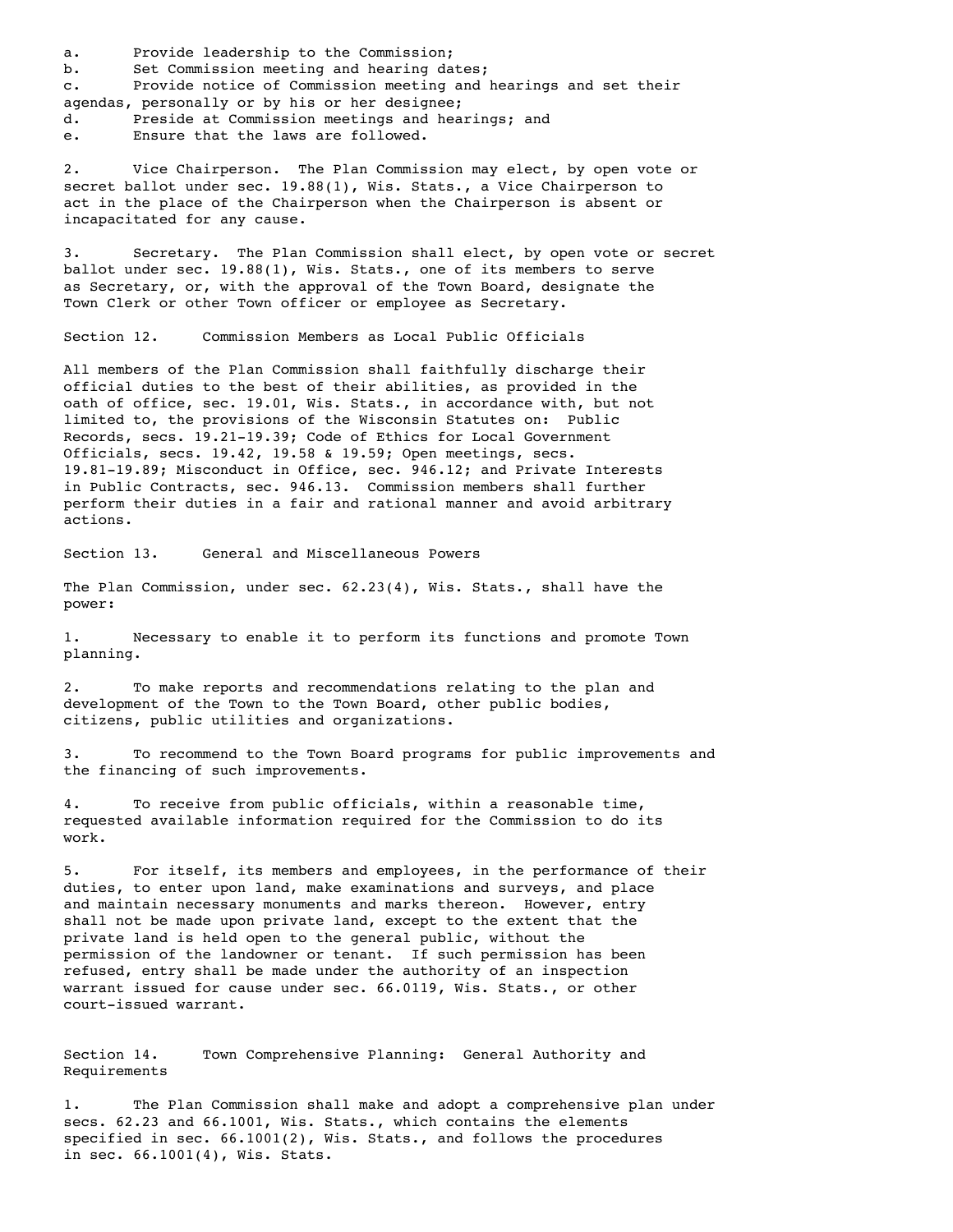2. The Plan Commission shall make and adopt the comprehensive plan within the time period directed by the Town Board, but not later than a time sufficient to allow the Town Board to review the plan and pass an ordinance adopting it to take effect on or before January 1, 2010, so that the Town comprehensive plan is in effect by the date on which specified town actions must be consistent with the Town comprehensive plan under sec. 66.1001(3), Wis. Stats.

3. In this section the requirement to  $\hat{a} \in \mathbb{C}$  and  $\hat{a} \in \mathbb{C}$  the plan means that the Plan Commission shall ensure that the plan is prepared, and oversee and coordinate the preparation of the plan, whether the work is performed for the Town by the Plan Commission, Town staff, another unit of government, the regional planning commission, a consultant, citizens, an advisory committee, or any other person, group or organization.

Section 15. Procedure for Plan Commission Adoption and Recommendation of a Town Comprehensive Plan or Amendment

The Plan Commission, in order to ensure that the requirements of sec. 66.1001(4), Wis. Stats., are met, shall proceed as follows:

1. Public participation verification. Prior to beginning work on a comprehensive plan, the Plan Commission shall verify that the Town Board has adopted written procedures designed to foster public participation in every stage of preparation of the comprehensive plan. These written procedures shall include open discussion, communication programs, information services and noticed public meetings. These written procedures shall further provide for wide distribution of proposed, alternative or amended elements of a comprehensive plan and shall provide an opportunity for written comments to be submitted by members of the public to the Town Board and for the Town Board to respond to such written comments.

2. Resolution. The Plan Commission, under sec. 66.1001(4)(b), Wis. Stats., shall recommend its proposed comprehensive plan or amendment to the Town Board by adopting a resolution by a majority vote of the entire Plan Commission. The vote shall be recorded in the minutes of the Plan Commission. The resolution shall refer to maps and other descriptive materials that relate to one or more elements of the comprehensive plan. The resolution adopting a comprehensive plan shall further recite that the requirements of the comprehensive planning law have been met, under sec. 66.1001, Wis. Stats., namely that:

a. The Town Board adopted written procedures to foster public participation and that such procedures allowed public participation at each stage of preparing the comprehensive plan.

b. The plan contains the nine (9) specified elements and meets the requirements of those elements;

c. The (specified) maps and (specified) other descriptive materials relate to the plan;

d. The plan has been adopted by a majority vote of the entire Plan Commission, which the clerk or secretary is directed to record in the minutes; and

e. The Plan Commission clerk or secretary is directed to send a copy of the comprehensive plan adopted by the Commission to the governmental units specified in sec. 66.1001(4), Wis. Stats., and sub. (3) of this section.

3. Transmittal. One copy of the comprehensive plan or amendment adopted by the Plan Commission for recommendation to the Town Board shall be sent to: a. Every governmental body that is located in whole or in part within the boundaries of the Town, including any school district, Town sanitary district, public inland lake protection and rehabilitation district or other special district. b. The clerk of every city, village, town, county and regional